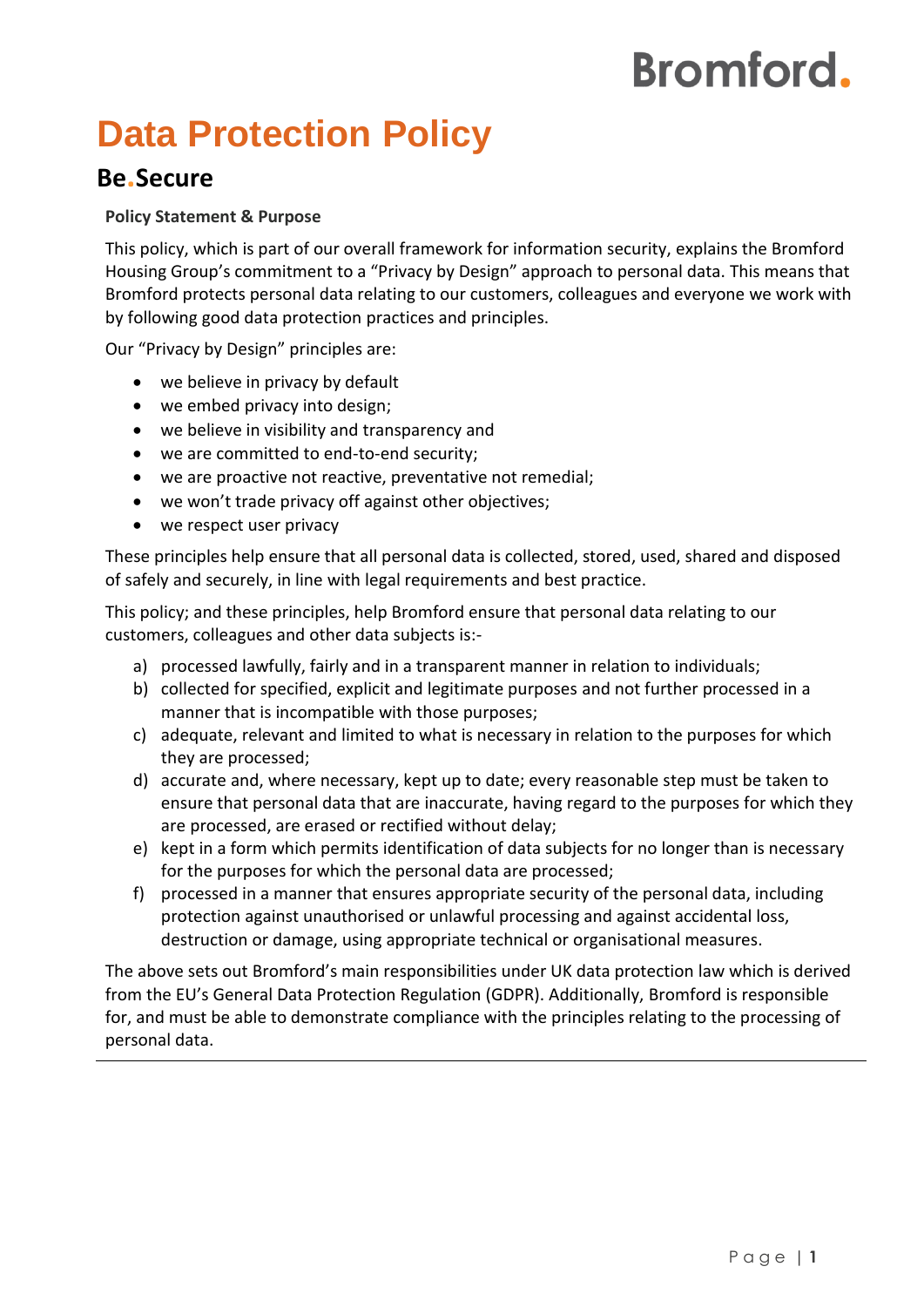#### **Scope**

The principles and terms within this policy apply to all personal data processed by Bromford which relates to customers, colleagues and others.

Personal data is defined as any information related to a natural person or 'Data Subject' that can be used to directly or indirectly identify the person. It can be anything from a name, a photo, an email address, bank details, posts on social networking websites, medical information, or a computer IP address.

The GDPR's definition of personal data makes it clear that information such as an online identifier – e.g. an IP address – or location data can be personal data. The more expansive definition provides for a wide range of personal identifiers to constitute personal data, reflecting changes in technology and the way organisations collect information about people.

This Policy covers Bromford Housing Group and its subsidiaries.

#### *Our Privacy by Design Principles*

Great data protection practice is about making sure that all the personal data Bromford colleagues come into contact with, through any channels is handled properly throughout its "personal data journey". This means that all information must be collected, stored, used, shared and disposed of appropriately and securely, by following our Privacy by Design Principles:-

| Our privacy by design principles                                                                                                                                                                                                                                                                                                                                                                                                                                                                                                                                                                                                                                                                                                                | How do we achieve this?                                                                                                                                                                                                                                                                                                                                                                                                                                                                                              |
|-------------------------------------------------------------------------------------------------------------------------------------------------------------------------------------------------------------------------------------------------------------------------------------------------------------------------------------------------------------------------------------------------------------------------------------------------------------------------------------------------------------------------------------------------------------------------------------------------------------------------------------------------------------------------------------------------------------------------------------------------|----------------------------------------------------------------------------------------------------------------------------------------------------------------------------------------------------------------------------------------------------------------------------------------------------------------------------------------------------------------------------------------------------------------------------------------------------------------------------------------------------------------------|
| We believe in privacy by default<br>Privacy by Design seeks to deliver the maximum<br>degree of privacy by ensuring that personal data is<br>automatically protected in any given IT system or<br>business practice. If an individual does nothing,<br>their privacy still remains intact. No action is<br>required on the part of the individual to protect<br>their privacy $-$ it is built into the system, by default.                                                                                                                                                                                                                                                                                                                      | This policy outlines our commitment to<br>Privacy by Design.<br>Our Information Security Policy, our Data<br><b>Classification Policy and our Data Protection</b><br>Toolkit explain how we embed the all the<br>privacy by design principles, including privacy<br>by default.                                                                                                                                                                                                                                      |
| We embed privacy into design<br>Privacy by Design is embedded into the design and<br>architecture of our IT systems and business<br>practices. It is not bolted on as an add-on, after the<br>fact. As a result privacy is an essential component<br>of the core functionality being delivered. Privacy is<br>integral to our systems processes and practices,<br>without diminishing functionality.<br>Leaders and colleagues must consult the Data<br>Protection Officer when a change to the way we<br>use personal data could introduce new privacy<br>risks in data processing activities. This is possible<br>when new data processing processes, systems or<br>technologies are introduced or when data is<br>bought from third parties. | We carry out Data Protection Impact<br>Assessments before we embark on a new<br>project or introduce a new process.<br>This enables us to identify and manage<br>privacy risks inherent in the processing of<br>personal data. They help us avoid the need<br>for costly alterations that otherwise might<br>only be discovered part way through a<br>project and help avoid possible loss of trust<br>and reputational damage.<br>In summary, the Data Protection Impact<br>Assessment helps minimise privacy risk. |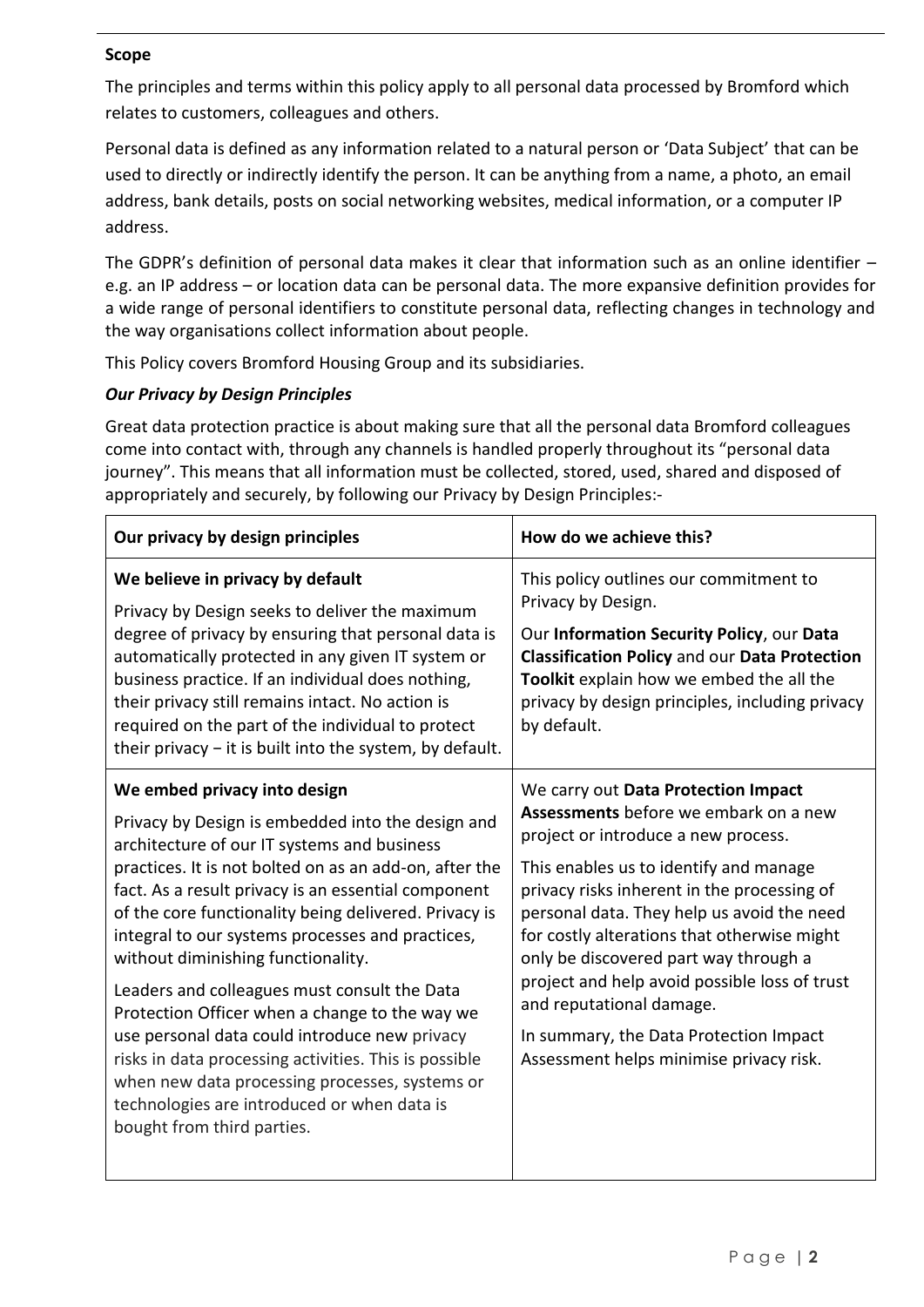| We believe in visibility and transparency<br>Visibility and transparency are essential to<br>establishing accountability and trust. Privacy by<br>Design seeks to assure all stakeholders that<br>whatever the IT system or business process<br>involved, it is in fact, operating according to stated<br>promises and objectives, subject to independent<br>verification by the Data Protection Officer and our<br>auditors.                                                          | Our Privacy Notices provide visibility and<br>transparency about the data we collect and<br>process. It also explains what we will, and<br>won't, do with personal data.                                                                                                                                                                                                                                                                                                 |
|----------------------------------------------------------------------------------------------------------------------------------------------------------------------------------------------------------------------------------------------------------------------------------------------------------------------------------------------------------------------------------------------------------------------------------------------------------------------------------------|--------------------------------------------------------------------------------------------------------------------------------------------------------------------------------------------------------------------------------------------------------------------------------------------------------------------------------------------------------------------------------------------------------------------------------------------------------------------------|
| We're committed to end-to-end security                                                                                                                                                                                                                                                                                                                                                                                                                                                 | Our Information Security Policy, our                                                                                                                                                                                                                                                                                                                                                                                                                                     |
| Privacy by Design, having been embedded into the<br>system prior to the first element of information<br>being collected, extends securely throughout the<br>entire data lifecycle. Strong security measures are<br>essential to privacy, from start to finish. This<br>ensures that all data is securely retained, and then<br>securely destroyed when no longer required in a<br>timely fashion. Privacy by Design ensures secure<br>lifecycle management of information, end-to-end. | Acceptable Use Policy and guidance on the<br>Personal Data Lifecycle reinforce our<br>commitment to end-to-end security.<br>Our Data & Document Retention Policy sets<br>clear timescales for data retention.                                                                                                                                                                                                                                                            |
| We are proactive not reactive; preventative not<br>remedial<br>Our Privacy by Design approach is characterised by<br>proactive rather than reactive measures. It<br>anticipates and prevents privacy invasive events<br>before they happen. Our Privacy by Design<br>approach does not wait for privacy risks to<br>materialise, and it aims to prevent data protection<br>incidents from occurring. In short, Privacy by<br>Design comes before-the-fact, not after.                  | We have a Data Protection Compliance<br><b>Checking Programme</b> which provides<br>assurance that we are following our policies<br>and procedures.<br>Data protection breaches can and do happen<br>but when they do we follow our Data<br>Protection Breach Reporting guidance. We<br>will always find out what went wrong and<br>ensure that lessons are learnt.                                                                                                      |
| We won't trade off privacy against other<br>objectives<br>Privacy by Design seeks to accommodate all<br>legitimate interests and objectives in a win-win<br>manner. Privacy by Design avoids unnecessary<br>trade-offs, such as privacy vs. security,<br>demonstrating that it is possible, and far more<br>desirable, to have both.                                                                                                                                                   | Our Privacy Notices provide transparency on<br>the legal basis for processing personal data.<br>We avoid relying on consent because of the<br>imbalance of power between Bromford and<br>our customers and colleagues. If we rely on<br>legitimate interest as the legal basis for<br>processing we will ensure that our interests<br>are balanced with those of the data subject.<br>We will do this by carrying out a Legitimate<br>Interests Assessment if necessary. |
| We respect user privacy                                                                                                                                                                                                                                                                                                                                                                                                                                                                | We publish Your data, Your Rights to                                                                                                                                                                                                                                                                                                                                                                                                                                     |
| Above all, Privacy by Design requires us to keep the<br>interests of the individual uppermost by offering<br>measures such as strong privacy defaults and<br>respect for data subject's rights.                                                                                                                                                                                                                                                                                        | highlight data subjects' rights to customers,<br>colleagues and others.                                                                                                                                                                                                                                                                                                                                                                                                  |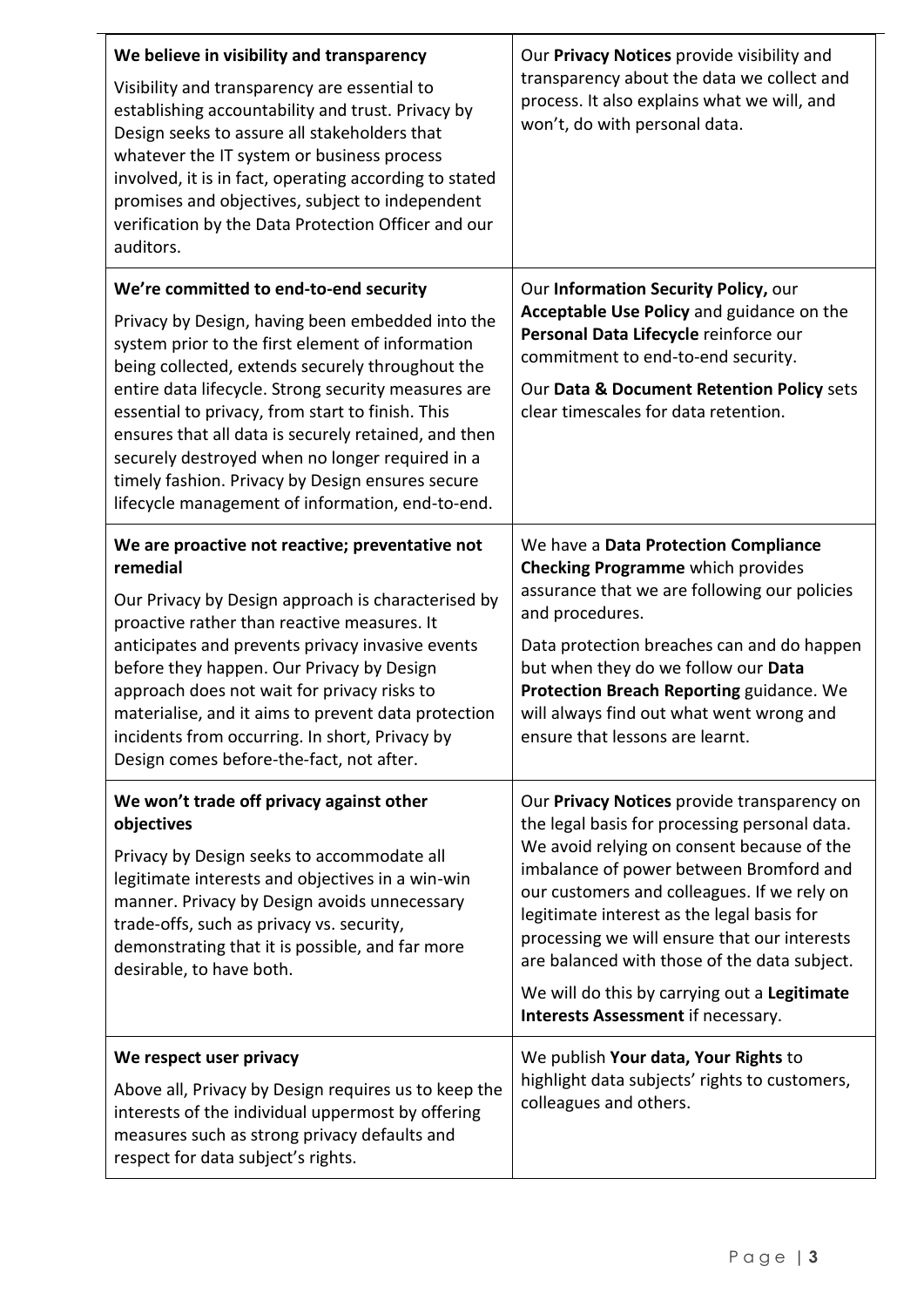#### **Responsibilities**

#### *What?*

The use of information about people, often described as 'personal data' or 'personal information', is specifically covered by the Data Protection Act 2018 and the General Data Protection Regulations. It can be information about customers, colleagues, or any other people Bromford has contact with.

Bromford has nominated a Data Protection Officer as described by the GDPR. The appointment of a Data Protection Officer is not mandatory for the Housing Sector but Bromford sees the role of the Data Protection Officer as important in delivering our Privacy by Design approach and ensuring compliance with data protection law.

Additionally, we recognise that we process a significant volume of sensitive data, for example related to our customer's health, as part of our core business.

#### *Why?*

The personal data that our customers and colleagues entrust Bromford with is a valuable asset and we must handle it with respect and keep it secure. The consequences of an incident that results in personal data falling into the wrong hands can include serious harm and distress to individuals whose data is breached and harm to Bromford. Under Data Protection laws the business could be prosecuted and have large fines imposed, as well as suffer reputational damage.

Good data protection practice is an integral part of good customer service.

#### *When?*

The policy must be followed in all situations, including whether colleagues are working in the office, at home or at any other private or public location.

#### *Who?*

**Bromford** is responsible for; and must be able to demonstrate compliance with responsibilities under UK data protection law.

**The Board** has overall responsibility for this policy and is committed to Privacy by Design.

The annual declaration signed by members of Bromford's Board includes an acknowledgement of an absolute duty of confidentiality to Bromford. This states that Board members must not disclose to any third party any confidential information which they have obtained because of their position on the board

**The Audit & Risk Committee** will obtain assurances relating to the adequacy and effectiveness of risk, control and governance processes relating to data protection and privacy in Bromford.

The committee will receive reports on Bromford compliance with the principles of this policy data protection law.

**The Risk & Compliance Forum** will maintain and monitor proper arrangements for data risk management, ensuring these are effectively developed, implemented, managed, monitored and embedded across Bromford. The Risk & Compliance Forum will ensure that proper arrangements for risk management and internal control are maintained and monitored in Bromford's approach to data protection and privacy. Ensuring these are effectively developed, implemented, managed, monitored and embedded across Bromford.

**The Information & Data Management Service** are key stakeholders in Bromford's overall approach to ensuring that data subjects rights are respected. In particular, the Information & Data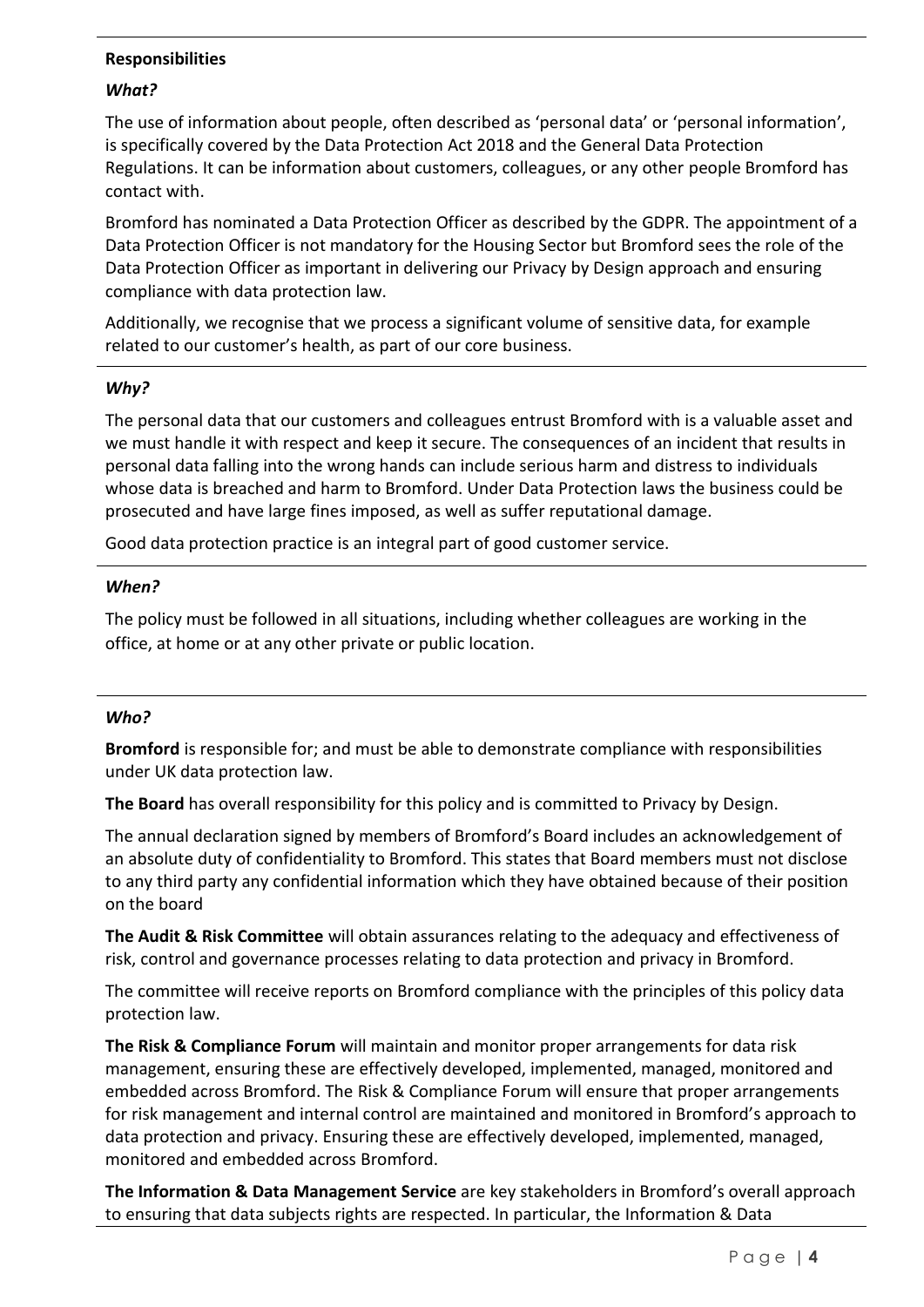Management Service will be responsible for ensuring that appropriate technical measures are in place to facilitate compliance with data protection law and the principles in this policy.

**Leaders** are responsible for ensuring that all colleagues in their teams understand the Privacy by Design policy statement and principles and the underlying procedures and guidance. Leaders must also encourage the reporting of data protection incidents as part of a commitment to continuously improving standards of data protection and privacy. Leaders should:

- share this Policy and all policies and How To guides linked to this Policy, as well as other communications about Information Governance (IG) matters, with their teams;
- make sure their teams complete their training;
- support their teams in reporting possible breaches;
- and design their policies and processes with good data protection principles in mind.

**All colleagues** are required, by the Colleague Handbook and / or Code of Conduct to abide by procedures designed to protect the confidentiality of information held about customers, other colleagues or others.

**The Data Protection Officer** is responsible for the following tasks:

- To inform and advise Bromford and colleagues about their obligations to comply with the GDPR and other data protection laws;
- To monitor compliance with the GDPR and other data protection laws, including managing internal data protection activities, advising on data protection impact assessments; train colleagues and conduct compliance audits; and
- To be the first point of contact for supervisory authorities (the Information Commissioner's Office) and for individuals whose data is processed (colleagues, customers etc.).

In particular the Data Protection Officer is responsible for ensuring that appropriate procedures and guidance on our approach to data protection and privacy are available to Board members, leaders and colleagues.

Our data protection toolkit will set out a specific way to carry out a specific duty or activity. These will include a clear desk procedure; procedures for carrying out data protection / privacy impact assessments and procedures for complying with data subject's rights under the GDPR.

#### *How?*

Colleagues can promote good data protection practice by:

- following this Policy, and other policies and How To guides linked to this this Policy and other information governance communications;
- completing their Data Protection training;
- reporting suspected breaches to the Data Protection Officer; and
- querying anything that looks like poor data protection practice or that they are unsure of.

The Data Protection Officer, part of the Governance, Risk & Assurance Team can provide extra help and advice. The Information & Data Management Service can also provide help and advice on technical measures to comply with our data protection principles.

#### **Reference Documents**

**Please note:** this policy replaces Bromford's Information Governance policy and Bromford's Data Protection Policy. This document is published on our group intranet.

Additional guidance, related policies and procedures: